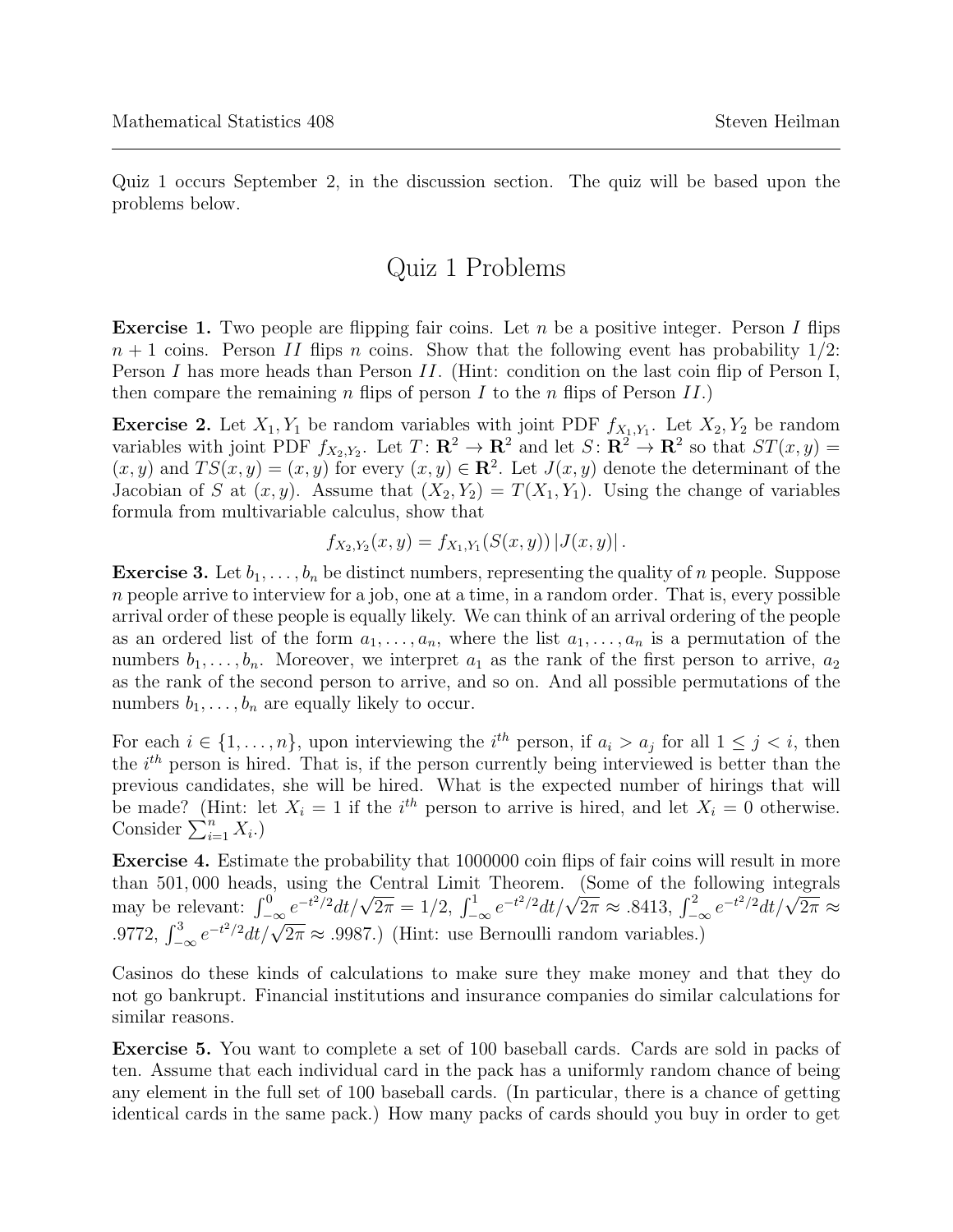a complete set of cards? That is, what is the expected number of cards you should buy in order to get a complete set of cards (rounded up to a multiple of ten)? (Hint: First, just forget about the packs of cards, and just think about buying one card at a time. Let N be the number of cards you need to buy in order to get a full set of cards, so that  $N$  is a random variable. More generally, for any  $1 \leq i \leq 100$ , let  $N_i$  be the number of cards you need to buy such that you have exactly i distinct cards in your collection (and before buying the last card, you only had  $i-1$  distinct cards in your collection). Note that  $N_1 = 1$ . Define  $N_0 = 0$ . Then  $N = N_{100} = \sum_{i=1}^{100} (N_i - N_{i-1})$ . You are required to compute EN. You should be able to compute  $\mathbf{E}[N_i - N_{i-1}]$ . This is the expected number of additional cards you need to buy after having already collected  $i-1$  distinct cards, in order to see your  $i^{th}$  new card.)

Exercise 6. You are trapped in a maze. Your starting point is a room with three doors. The first door will lead you to a corridor which lets you exit the maze after three hours of walking. The second door leads you through a corridor which puts you back to the starting point of the maze after seven hours of walking. The third door leads you through a corridor which puts you back to the starting point of the maze after nine hours of walking. Each time you are at the starting point, you choose one of the three doors with equal probability.

Let X be the number of hours it takes for you to exit the maze. Let Y be the number of the door that you initially choose.

- Compute  $\mathbf{E}(X|Y=i)$  for each  $i \in \{1,2,3\}$ , in terms of  $\mathbf{E}X$ .
- Compute  $EX$ .

Exercise 7 (Confidence Intervals). Among 625 members of a bank chosen uniformly at random among all bank members, it was found that 25 had a savings account. Give an interval of the form  $[a, b]$  where  $0 \leq a, b \leq 625$  are integers, such that with about 95% certainty, if we sample 625 bank members independently and uniformly at random (from a very large bank membership), then the number of these people with savings accounts lies in the interval [a, b]. (Hint: let  $X_i = 1$  if the i<sup>th</sup> sampled person has a savings account, and let  $X_i = 0$  otherwise, where  $1 \leq i \leq 625$ . Use the Central Limit Theorem. Note that, if Y is a standard Gaussian random variable, then  $P(-2 \le Y \le 2) \approx .95$ .)

Exercise 8 (Hypothesis Testing). Suppose we run a casino, and we want to test whether or not a particular roulette wheel is biased. Let  $p$  be the probability that red results from one spin of the roulette wheel. Using statistical terminology, " $p = 18/38$ " is the null hypothesis, and " $p \neq 18/38$ " is the alternative hypothesis. (On a standard roulette wheel, 18 of the 38 spaces are red.) For any  $i \geq 1$ , let  $X_i = 1$  if the  $i^{th}$  spin is red, and let  $X_i = 0$  otherwise.

Let  $\mu := \mathbf{E} X_1$  and let  $\sigma := \sqrt{\text{var}(X_1)}$ . If the null hypothesis is true, and if Y is a standard Gaussian random variable

$$
\lim_{n \to \infty} \mathbf{P}\left(\left|\frac{X_1 + \dots + X_n - n\mu}{\sigma\sqrt{n}}\right| \ge 2\right) = \mathbf{P}(|Y| \ge 2) \approx .05.
$$

To test the null hypothesis, we spin the wheel *n* times. In our test, we reject the null hypothesis if  $|X_1 + \cdots + X_n - n\mu| > 2\sigma\sqrt{n}$ . Rejecting the null hypothesis when it is true is called a type I error. In this test, we set the type I error percentage to be 5%. (The type I error percentage is closely related to the p-value.)